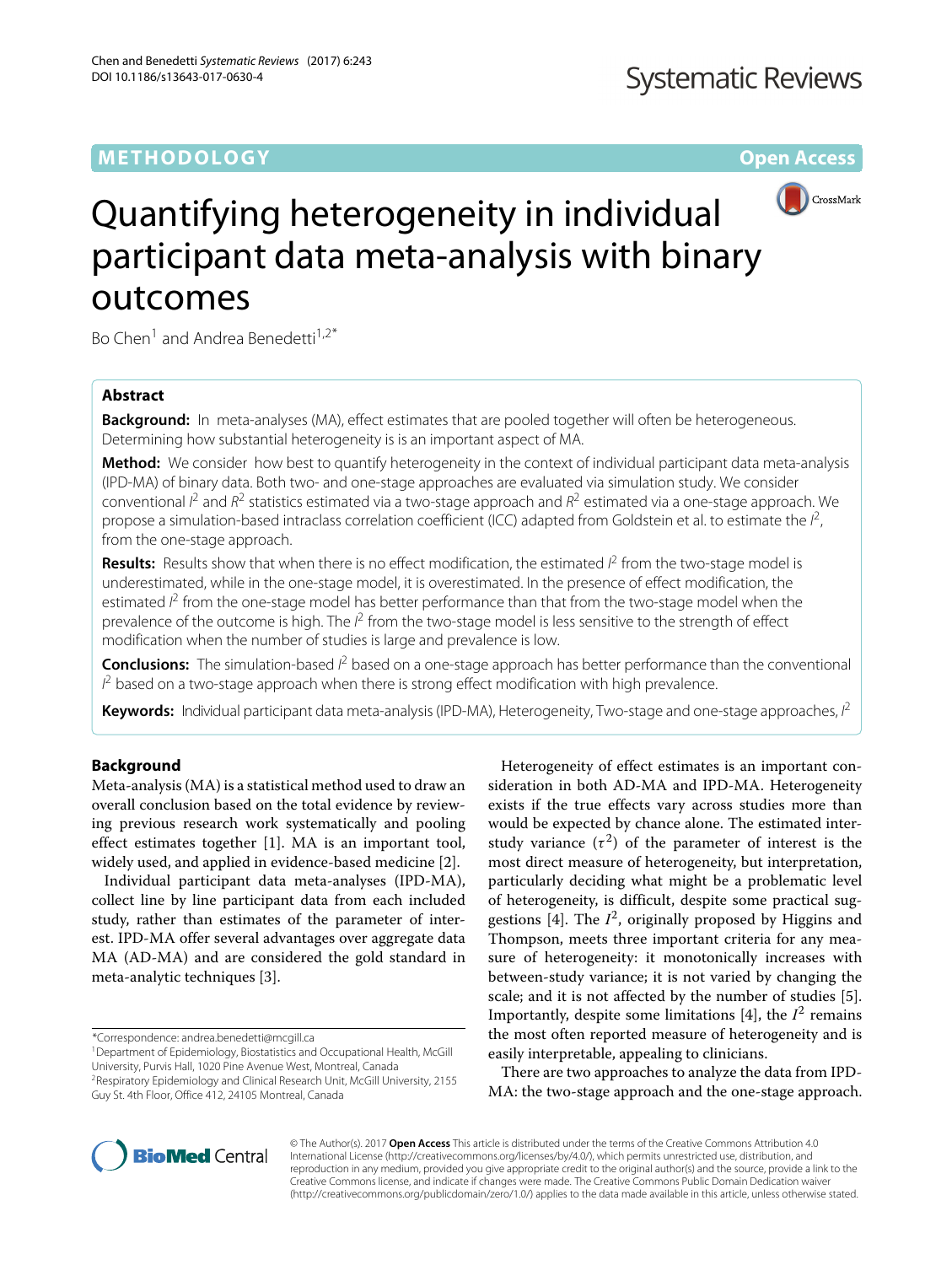In the two-stage approach, each study is analyzed separately, then standard meta-analytic techniques are applied, and heterogeneity may be quantified by usual methods. Alternatively, in the one-stage approach, a mixed model is fit and the data is analyzed altogether, accounting for the correlation that may exist between subjects in the same study and allowing the estimated effect to vary across studies. A review of statistical methods used in IPD-MA of binary outcomes found that most do not report any measure of heterogeneity [\[6\]](#page-8-5). While some measures of heterogeneity are easily obtained from a one-stage model, the  $I^2$  is not. Our objective in this work was to consider various approaches to quantifying heterogeneity in IPD-MA of binary outcomes analyzed via the one-stage approach. We propose a method to obtain an  $I^2$  from a one-stage model and evaluate it and other possible measures via simulation study.

# **Metrics of heterogeneity in IPD-MA with binary outcomes**

In this section, we describe various measures of heterogeneity that may be used. Here, we consider that the primary analysis is a one-stage analysis of IPD-MA of dichotomous outcome data. Below, we describe four possible measures of heterogeneity: (1) the conventional  $I^2$ from the corresponding two-stage analysis; (2) the *R* from the corresponding two-stage analysis; (3) a new metric: the  $I^2$  from the one-stage approach; and (4) the *R* from the one-stage approach.

# *Between-study variance (τ* **<sup>2</sup>***)*

<span id="page-1-4"></span>The between-study variance,  $\tau^2$ , quantifies the heterogeneity in IPD-MA directly. A large value of  $\hat{\tau}^2$  indicates that heterogeneity exists among the studies. However, the  $\tau^2$  is not ideal, since interpretation is difficult: there is no standard criteria to determine the level of heterogeneity (low, moderate, substantial), because the range is from 0 to  $\infty$  [\[5,](#page-8-4) [7\]](#page-8-6). All other approaches to quantify heterogeneity rely on  $\tau^2$ .

We might estimate the  $\tau^2$  via the two-stage or the one-stage approach. For the two-stage approach, we estimate  $\tau_{\text{two-stage}}^2$  via the method described by DerSimonian, Laird, and Whitehead [\[7](#page-8-6)[–9\]](#page-8-7):

<span id="page-1-0"></span>
$$
\hat{\tau}^2 = \max \left( \frac{Q - (N - 1)}{\sum_{i=1}^N \hat{\omega}_i - \frac{\sum_{i=1}^N \hat{\omega}_i^2}{\sum_{i=1}^N \hat{\omega}_i}}, 0 \right)
$$
(1)

where *N* is the number studies,  $\hat{\omega_i}$  is the reciprocal of estimated within-study variance, and *Q* represents Cochran's heterogeneity statistic [\[5,](#page-8-4) [10,](#page-8-8) [11\]](#page-8-9).

A two-stage analysis proceeds as follows. Consider a MA of a binary outcome in *N* studies. In the first stage, we fit the logistic regressions in each of the *N* studies:

$$
y_j \sim \text{Bernoulli}(p_j)
$$

$$
logit(p_j) = \beta_0 + \beta_1 x_j \tag{2}
$$

where  $p_i$  is the true response probability for the positive result of the *j*th individual in this study,  $\beta_0$  represents the intercept, and  $x_i$  indicates their treatment status. This model could be expanded to include effect modifiers.

In the first stage, we obtain  $\beta_{1i}$  the estimated log odds ratio in study *i* for  $i = 1, 2, \ldots, N$  [\[12\]](#page-8-10), and the variance of the estimated log odds ratio (var $(\beta_{1i})$ ) for each one of the *N* studies.

In the second stage, we consider:

<span id="page-1-2"></span>
$$
\hat{\beta}_{1i} \sim \text{Normal}\left(\beta_1, \tau_{\beta_1}^2 + \text{var}(\hat{\beta}_{1i})\right) \tag{3}
$$

where  $\tau_{\beta_1}^2$  ( $\tau_{\text{two-stage}}^2$ ) represents the respective degree of heterogeneity between studies [\[12\]](#page-8-10). Here, we assume the covariance between the parameter estimates ( $\beta_{0i}$  and  $\beta_{1i}$ ) are equal to 0, which means that we pool the treatmentoutcome associations  $(\beta_{1i})$  together [\[12\]](#page-8-10). This is similar to the classic DerSimonian and Laird random-effects model [\[8,](#page-8-11) [13\]](#page-8-12) and allows us to obtain an estimate of the betweenstudy variance  $\tau_{\text{two-stage}}^2$  [\[12\]](#page-8-10), as in Eq. [1.](#page-1-0)

For the one-stage approach, with binary data, we may estimate the  $\tau_{one-stage}^2$  from a generalized linear mixed model (GLMM) [\[14–](#page-8-13)[16\]](#page-8-14). Under the one-stage randomeffects model, for each study, a study-specific intercept and treatment effect may be estimated. The study-specific intercept and treatment effects are assumed to come from a bivariate normal distribution [\[3,](#page-8-2) [17,](#page-8-15) [18\]](#page-8-16). Considering again a MA of a binary outcome in *N* studies:

$$
y_{ij} \sim \text{Bernoulli}(p_{ij})
$$

<span id="page-1-3"></span>
$$
logit(p_{ij}) = (\beta_0 + \mu_{0i}) + (\beta_1 + \mu_{1i})x_{ij}
$$
 (4)

<span id="page-1-1"></span>
$$
\begin{bmatrix} \mu_{0i} \\ \mu_{1i} \end{bmatrix} \sim \text{MVN}\left( \begin{bmatrix} 0 \\ 0 \end{bmatrix}, \begin{bmatrix} \tau_0^2 & \rho \tau_0 \tau_1 \\ \rho \tau_0 \tau_1 & \tau_1^2 \end{bmatrix} \right) \tag{5}
$$

where  $p_{ij}$  represents the true response probability for the positive result of the *j*th individual in the *i*th study and  $x_{ij}$  indicates their treatment status.  $\beta_1$  is the parameter of interest, which represents the pooled log odds ratio, and  $\tau_1^2$  is the between-study variance ( $\tau_{\rm one-stage}^2$ ).

# <span id="page-1-5"></span>*I* **<sup>2</sup>** *statistic*

Using a two-stage approach, consider a MA of *N* studies for the parameter of interest, called  $\theta$ . Under the assumption that the estimated sampling variances are known and equal for all studies ( $\sigma_1^2 = \sigma_2^2 = \sigma_3^2 = ... = \sigma_N^2 = \sigma^2 = 0$  $1/\omega_i$ ), Higgins and Thompson [\[5\]](#page-8-4) defined a measurement function  $I^2$  for quantifying the unexplained heterogeneity, where  $E(\theta_i) = \theta$ ,  $V(\theta_i) = \tau^2$ ,  $E(\hat{\theta}_i|\theta_i) = \theta_i$ , and  $V(\hat{\theta}_i|\theta_i) = \sigma^2$ .

They proposed to estimate  $I_{\text{two-stage}}^2$  as [\[5\]](#page-8-4):

$$
\hat{I}^2 = \frac{\hat{\tau}^2}{\hat{\tau}^2 + \hat{\sigma}^2} \tag{6}
$$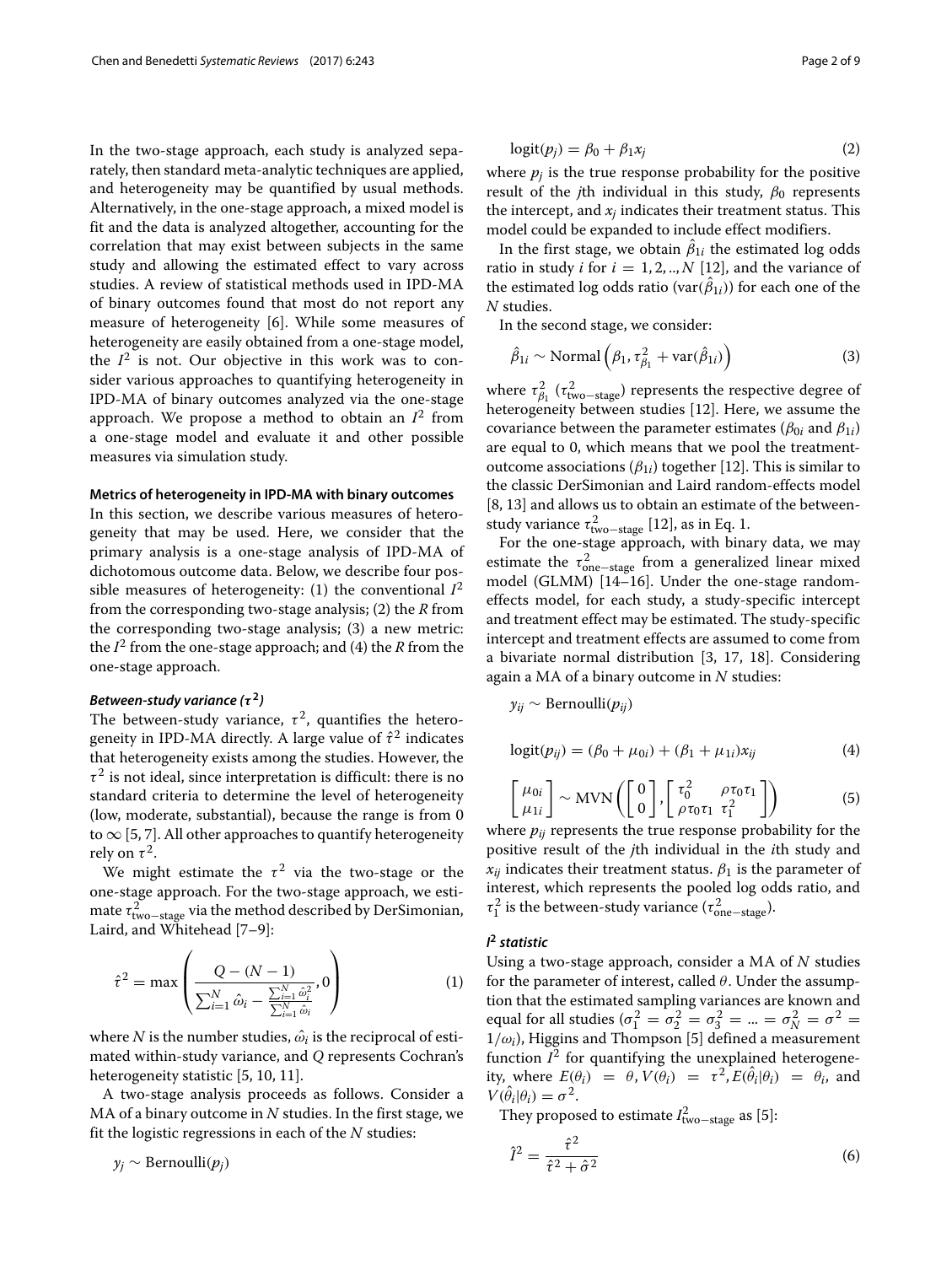where

$$
\hat{\sigma}^2 = \frac{N - 1}{\sum_{i=1}^{N} \hat{\omega}_i - \frac{\sum_{i=1}^{N} \hat{\omega}_i^2}{\sum_{i=1}^{N} \hat{\omega}_i}}.
$$
\n(7)

While the  $I^2$  is usually presented as a percentage varying from 0 to 100%, we present it as a proportion varying from 0 to 1.

In clustered data analyses, the  $I^2$  is very similar to the intraclass correlation coefficient (ICC) [\[5,](#page-8-4) [19\]](#page-8-17). The ICC is the ratio of the between-cluster variance to the total variance in the outcome [\[20\]](#page-8-18). It provides a quantitative measure of the amount of heterogeneity across clusters [\[14\]](#page-8-13). With binary data, estimating the ICC from a GLMM is possible, though more complicated [\[14–](#page-8-13)[16\]](#page-8-14). Several measures have been proposed as estimators of the ICC for binary data [\[14,](#page-8-13) [21,](#page-8-19) [22\]](#page-8-20), though none have been evaluated as measures of inter-study heterogeneity for IPD-MA. Goldstein et al. proposed a simulation-based approach that relies on partitioning the variation in the multilevel model to estimate an ICC for binary outcomes [\[22\]](#page-8-20). We propose to adapt this ICC estimator to estimate the  $I^2$  in a one-stage IPD-MA. The algorithm is as follows:

- **Step 1** Fit a random effects model to the data by using a GLMM, and adjust for possible effect modifiers if desired.
- **Step 2** Simulate a large number (e.g. *m* = 5000) of values from a normal distribution (e.g. Eq. [5\)](#page-1-1), using the estimated covariance matrix from the multilevel random effect logistic regression fitted in Step 1. We denote these as  $\mu_{0,ij}$ ,  $\mu_{1,ij}$ .
- **Step 3** Using the fitted model from Step 1, we estimate the log odds ratio for each subject  $(v_{1,ij} = \beta_1 + \mu_{1,ij})$ in the dataset, and then estimate the variance as  $v_1 =$  $V(\nu_{1,ij})$ .
- **Step 4** Estimate *pij* by using the fitted model (from Step 1) and simulated random effect values (from Step 2).
	- replacing ( $\mu_{0i}$ ,  $\mu_{1i}$ ) by ( $\mu_{0,ij}$ ,  $\mu_{1,ij}$ ) for each subject
	- plugging in the fixed effect estimator from the fitted model and the covariates from the dataset
	- taking the inverse logit, we obtain the  $\hat{p}_{ii}$  for each individual
- **Step 5** Using the results from Step 4, it is easy to deduce the variance of the estimated log odds ratio via the Delta method,  $v_{2,ij} = \frac{1}{n\hat{p}_{ij}(1-\hat{p}_{ij})}$ , where *n* is the average number of subjects among all of the studies. Finally, we obtain  $v_2 = E(v_{2,ii})$ .
- **Step 6** The  $I_{one-stage}^2$  is now estimated as

$$
\hat{I}^2 = \frac{\nu_1}{\nu_1 + \nu_2}.\tag{8}
$$

#### <span id="page-2-1"></span>*R statistic*

The *R* statistic is the square root of the ratio of the variance of the summary statistic from the random-effects model divided by the variance of the summary statistic from the fixed-effects model. It quantifies the inflation of the confidence interval in the presence of inter-study heterogeneity [\[5\]](#page-8-4). If the estimated value of *R* is close to 1, then inference from the random- and fixed-effects models are similar [\[5\]](#page-8-4). However, unexplained between-study heterogeneity may exist when the estimate of *R* is greater than 1. Interpretation of *R* is difficult, for the same reasons as for  $\tau^2$ .

<span id="page-2-0"></span>For the two-stage approach, we may estimate *R*two−stage as

$$
\hat{R} = \frac{se(\hat{\beta}_{1R})}{se(\hat{\beta}_{1F})}
$$
\n(9)

where  $se(\beta_{1F})$  is the standard error of the estimated pooled log odds ratio in the fixed-effects model and  $se(\beta_{1R})$  is the standard error of the estimated pooled log odds ratio in the random-effects model (Eq. [3\)](#page-1-2).

For the one-stage approach, we may fit a GLMM with random intercept and fixed slope. The standard error of the estimated  $\beta_1$  (pooled log odds ratio) from that model with fixed intercept may be denoted as  $se(\beta_{1F}).$  We denote the standard error of the estimated  $\beta_1$  from model [4](#page-1-3) as  $\mathit{se}(\beta_{1R})$ . The estimated  $R_{\text{one-stage}}$  from a one-stage model may then be estimated using Eq. [9.](#page-2-0)

#### **Methods**

We use simulations to investigate the performance of (i) conventional  $I^2$  and  $R^2$  based on a two-stage approach and (ii) simulation-based  $I^2$  and  $R^2$  based on a one-stage approach. We generated datasets that consisted of three variables: the binary treatment status, a binary effect modifier, and a binary outcome. Each combination of data generation parameters was used to generate 1000 datasets. We considered 84 distinct data generation scenarios (see Table [1\)](#page-3-0).

#### **Data generation details**

The treatment variable is the covariate of primary interest in the IPD-MA; the effect modifier changes the effect of treatment on the outcome when present.

# *The number of studies and subjects*

The number of studies in each dataset was given by *N* and was set to 15 or 30. The number of the subjects within each study ( $n_i$ ,  $i = 1, ..., N$ ) followed a log-normal distribution,  $LN(\sigma_{lg}^2 = 1.5^2, \kappa = 10)$ , that was truncated at 20 and 2000 (to avoid very small and large studies), and rounded to the nearest integer value.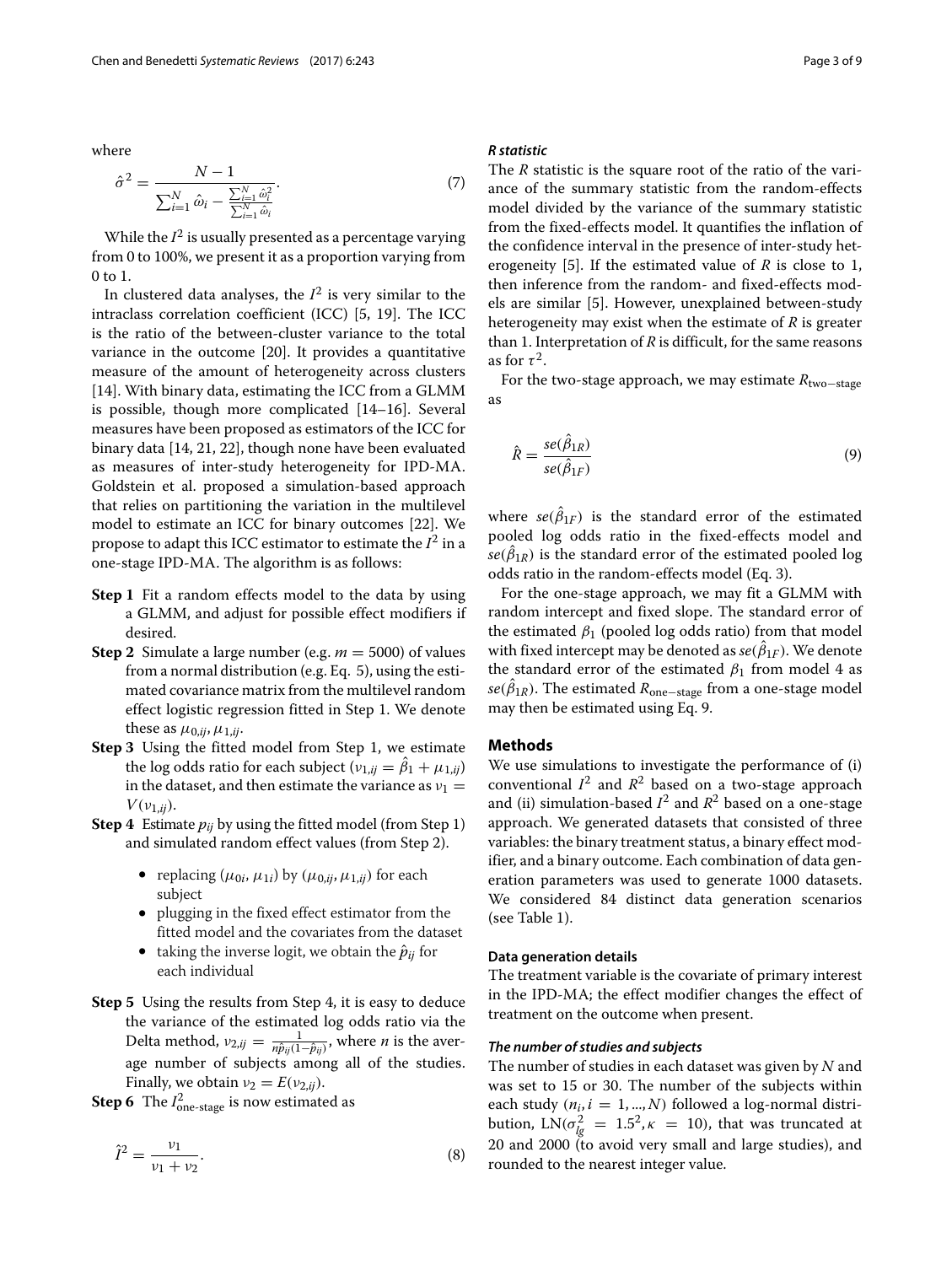<span id="page-3-0"></span>**Table 1** Parameter values for generating datasets

| Parameter                                                                                                | Value       |
|----------------------------------------------------------------------------------------------------------|-------------|
| The number of studies (N)                                                                                | 15,30       |
| Prevalence $(p_{pre})$                                                                                   | 0.3, 0.7    |
| True between-study variance $(\tau^2)$                                                                   | 0.5, 1, 1.5 |
| No effect modification ( $\beta_{\scriptscriptstyle W}, \beta_{\scriptscriptstyle \mathcal{X}}$ )        | (0, 0)      |
| With weak effect modification ( $\beta_{\scriptscriptstyle W}, \beta_{\scriptscriptstyle \rm SW}$ )      | (1, 1)      |
| With moderate effect modification ( $\beta_{\scriptscriptstyle W}, \beta_{\scriptscriptstyle \rm YM}$ )  | (1, 3)      |
| With moderate effect modification ( $\beta_{\scriptscriptstyle W}, \beta_{\scriptscriptstyle \rm YM}$ )  | (2, 1)      |
| With moderate effect modification ( $\beta_{\scriptscriptstyle W}, \beta_{\scriptscriptstyle \rm YM}$ )  | (2, 3)      |
| With strong effect modification ( $\beta_{\scriptscriptstyle W}, \beta_{\scriptscriptstyle \text{XW}}$ ) | (1, 5)      |
| With strong effect modification ( $\beta_{\scriptscriptstyle W}, \beta_{\scriptscriptstyle X\!W}$ )      | (2, 5)      |

# *Treatment status*

The prevalence of treatment for each study was generated from a uniform distribution,  $p_{x_i} \sim U(\theta_{\text{lower}} =$ 0.4,  $\theta_{\text{upper}}$  = 0.6). Using these study specific treatment prevalences, we generated *ni* random variables from a Bernoulli distribution for each subject, as *xij* ∼ Bernoulli( $p_{x_i}$ ). These  $x_{ij}$  represented the treatment status of subject *j* in study *i*.

#### *Effect modifier*

We generated a binary effect modifier. First, *N* studyspecific effect modifier prevalences were generated as  $p_{w_i}$  ∼ Uniform( $\theta_{w_{lower}} = 0.1, \theta_{w_{upper}} = 0.9$ ). Then, using these probabilities, we obtained the effect modifiers from the Bernoulli distributions,  $w_{ii}$  ∼ Bernoulli( $p_{w_i}$ ).

#### *Outcomes*

We generated the outcome *yij* based on the generated values of the treatment and effect modifier, as well as the regression coefficients that described the association of each of these with the binary outcome, using the following equation:

<span id="page-3-1"></span>
$$
logit(p_{ij}) = \beta_0 + \mu_{0,i} + (\beta_1 + \mu_{1,i})x_{ij} + \beta_w w_{ij} + \beta_{xw} x_{ij} w_{ij}.
$$
\n(10)

 $\beta_0$ , the fixed intercept, was set based on the given value of prevalence  $p_{\text{pre}}$ , where  $\beta_0 = \log \left( \frac{p_{\text{pre}}}{1-p_{\text{pre}}} \right)$ . The prevalence  $(p_{\text{pre}})$  was set at 0.3 or 0.7. The random intercepts for individuals within each study were  $\mu_{0,i} \sim \textrm{Normal}(0,\sigma_{\mu_0}^2),$ where  $\sigma_{\mu_0}^2$  was given. The true pooled treatment effect was  $\beta_1$ . Furthermore,  $\mu_{1,i}$  was the study-specific random effect for the slope, which followed a normal distribution with zero mean and variance  $\tau^2$ .  $\beta_w$  and  $(\beta_w + \beta_{xw})$ were the log odds ratio of the effect modifier in untreated and treated individuals, respectively. The parameter value used to generate the random intercepts  $(\sigma_{\mu_0}^2)$  was given by 1 and the fixed interested  $\beta_1$  was given by log(1.3). The

parameter used to generate the random slopes ( $\tau^2$ ) was set to 0.5, 1, or 1.5.

Using Eq. [10,](#page-3-1) we obtained  $p_{ij}$ . Participant level probabilities of outcome were calculated as  $\pi_{ij} = \frac{e^{p_{ij}}}{1-e^{j}}$  $\frac{e^{i\theta}}{1-e^{i\theta}}$ , then  $y_{ij}$ was generated from a Bernoulli( $\pi_{ii}$ ) distribution.

# **Datasets**

We contemplated two scenarios, including (i) no effect modification and (ii) effect modification, by varying the data generation parameters (β*w*, β*xw*).

Our rationale was to evaluate each measure of heterogeneity according to the following:

- **(i)** Did the measures of heterogeneity increase with increasing  $\tau^2$  in datasets that were generated such that there was no effect modification?
- **(ii)** Did the measures of heterogeneity decrease when the effect modifier and an interaction term between treatment and the effect modifier were included in the model when effect modification was present?

Furthermore, we investigate whether the simulationbased  $I^2$  satisfied the criteria proposed by Higgins et al.: (i) monotonically increasing with increasing between-study variance; (ii) not varied by changing scale; and (iii) not affected by the number of studies [\[5\]](#page-8-4).

# *IPD-MA with no effect modification*

To generate datasets with no effect modification, we set  $\beta_w$  and  $\beta_{xw}$  to zero.

# *IDP-MA with effect modification*

We varied  $\beta_w$  and  $\beta_{xw}$  to generate datasets with weak or strong effect modification, as presented in Table [1.](#page-3-0)

#### **Data analysis**

For each generated dataset, we considered both two-stage and one-stage approaches to quantifying heterogeneity.

# *Two-stage approach*

In this approach, each study is analyzed separately then pooled together using methods described in ["Between](#page-1-4)study variance  $(\tau^2)$ " section [\[12\]](#page-8-10).

In the first stage, we considered two logistic regression models for each study in the dataset: (i) a crude model  $(logit(p_i) = \beta_0 + \beta_1 x_i)$  and (ii) an effect modification model ( $logit(p_i) = \beta_0 + \beta_1 x_i + \beta_2 w_i + \beta_3 x_i w_i$ ), where  $p_i$  was the true response probability for the positive result of the *j*th individual in this study,  $\beta_0$  represented the intercept,  $x_i$  indicated the treatment status, and  $w_i$  was the effect modifier for the *j*th individual in this study.

When the IPD were generated without effect modification, we fitted the crude model to estimate the pooled treatment effect. When the IPD were generated with effect modification, we considered a crude model and a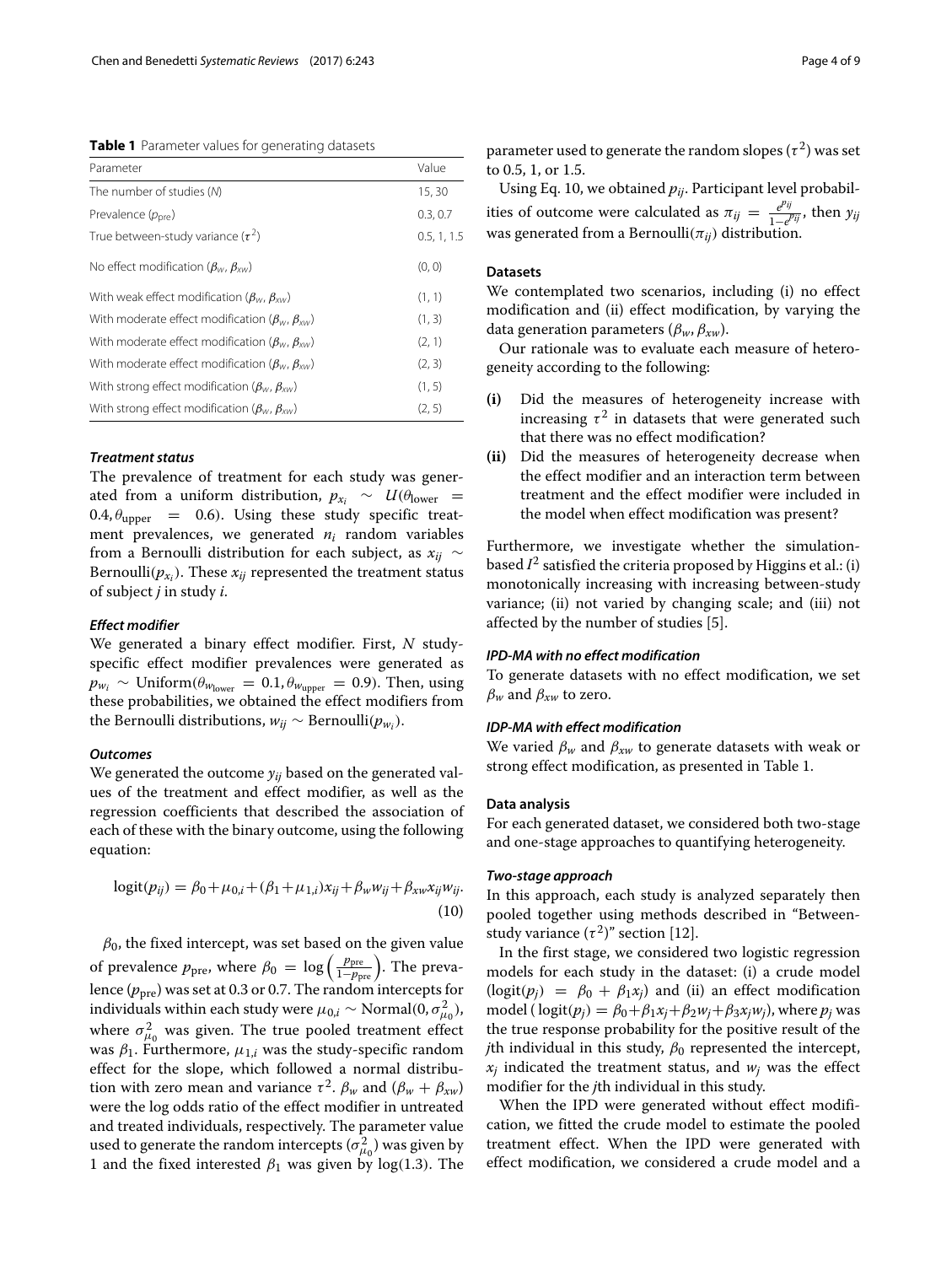model that included the effect modifier, the treatment, and an interaction term between the effect modifier and the treatment to estimate the pooled treatment effect.

In the first stage, we estimated the log odds ratio  $\beta_{1i}$   $(i=$  $1, ..., N$ ) from each study. In the second stage, we pooled these together via the DerSimonian and Laird method and, estimated the between-study variance  $(\hat{\tau}^2)$  and the pooled treatment effect. We also applied the methods described in "*I*<sup>2</sup> [statistic"](#page-1-5) and "*R* [statistic"](#page-2-1) sections to estimate the  $I_{\text{two-stage}}^2$  and  $R_{\text{two-stage}}^2$  for quantifying the heterogeneity in a two-stage IPD-MA.

# *One-stage approach*

For each generated dataset, we fitted a logistic regression with random intercept and slope for studies, estimated via adaptive Gauss-Hermite quadrature. Similar to the twostage approach, we considered the following models: (i) a crude model ( $logit(p_{ij}) = (\beta_0 + \mu_{0i}) + (\beta_1 + \mu_{1i})x_{ij}$ ) and (ii) an effect modification model ( $logit(p_{ij}) = (\beta_0 + \mu_{0i}) +$  $(\beta_1 + \mu_{1i})x_{ii} + \beta_2 w_{ii} + \beta_3 x_{ii}w_{ii}$ .

In all models, *pij* was the true response probability of disease for the *j*th individual in the *i*th study, *xij* indicated treatment status, and  $w_{ij}$  represented the effect modifier. The random intercept and slope were  $\mu_{0i}$ ,  $\mu_{1i}$ , such that:

$$
\begin{bmatrix} \mu_{0i} \\ \mu_{1i} \end{bmatrix} \sim \text{MVN}\left(\begin{bmatrix} 0 \\ 0 \end{bmatrix}, \begin{bmatrix} \tau_0^2 & \rho \tau_0 \tau_1 \\ \rho \tau_0 \tau_1 & \tau_1^2 \end{bmatrix}\right),
$$

where  $\hat{\tau}_1$  was the estimated between-study variance of the treatment effect. We estimated  $I_{one-stage}^2$  via the simulation-based method, and *R*<sup>2</sup><sub>one−stage</sub> was computed by the ratio of the estimated variance of  $\beta_1$  under a random slopes model and a fixed slope model with random intercepts, as described in the "*I*<sup>2</sup> [statistic"](#page-1-5) and "*R* [statistic"](#page-2-1) sections.

# **Metrics and performance**

We collected  $I^2$ ,  $R^2$ , and  $\tau^2$  as estimated from both twostage and one-stage approaches in each generated dataset for all combinations of data generation parameters. We estimated the median and interquartile range (IQR) from 1000 datasets. If the dataset was generated with effect modification, then the median and IQR of the ratio of the  $I<sup>2</sup>$  as estimated from a crude model to that estimated from a model that included the effect modifier and the interaction between the effect modifier and treatment status  $\int$ <sup>2</sup><sub> $\alpha$ </sub> emod  $I_c^2$  $\begin{pmatrix} 2 \\ \frac{\text{emod}}{2} \\ \text{crude} \end{pmatrix}$ was collected. Similar measures were reported for  $R^2$  and  $\tau^2$ . We collected the ratios because we wanted to investigate the differences in  $\hat{I}^2$ ,  $\hat{R}^2$ , and  $\hat{\tau}^2$  before and after taking effect modification into account. All statistical analysis were carried out in *R*, version 3.2.3 [\[23\]](#page-8-21).

# **Results**

# **With no effect modification**

Figure [1](#page-4-0) shows the estimated between-study variance  $\hat{\tau}^2$ from both the two-stage (dashed line) and the one-stage (dotted line) approaches versus the true between-study variance,  $\tau^2$  (solid line). As the true  $\tau^2$  increased, the estimated  $\hat{\tau}^2$  from both approaches also increased. Compared with the estimated  $\hat{\tau}^2$  from a two-stage model, the  $\hat{\tau}^2$  from the one-stage model increased more rapidly. The twostage model always underestimated  $\hat{\tau}^2$ . On the other hand, the one-stage approach very slightly underestimated  $\hat{\tau}^2$ when the true  $\tau^2$  was small, and it overestimated  $\hat{\tau}^2$  when the true  $\tau^2$  was larger than 1.3.

Figure [2](#page-5-0) shows the conventional  $I^2$  from the twostage model (dashed line) and the simulation-based  $I^2$ from one-stage model (dotted line) versus the true between-study variance  $\tau^2$ . Both measures increased, then leveled off as the true between-study variance increased.

Table [2](#page-5-1) presents the median value and IQR of the  $\hat{I}^2$ and  $\hat{R}^2$  across 1000 datasets from the two-stage and onestage models for different combinations of data generation parameter values. The median estimated  $I^2$  and  $R^2$  from

<span id="page-4-0"></span>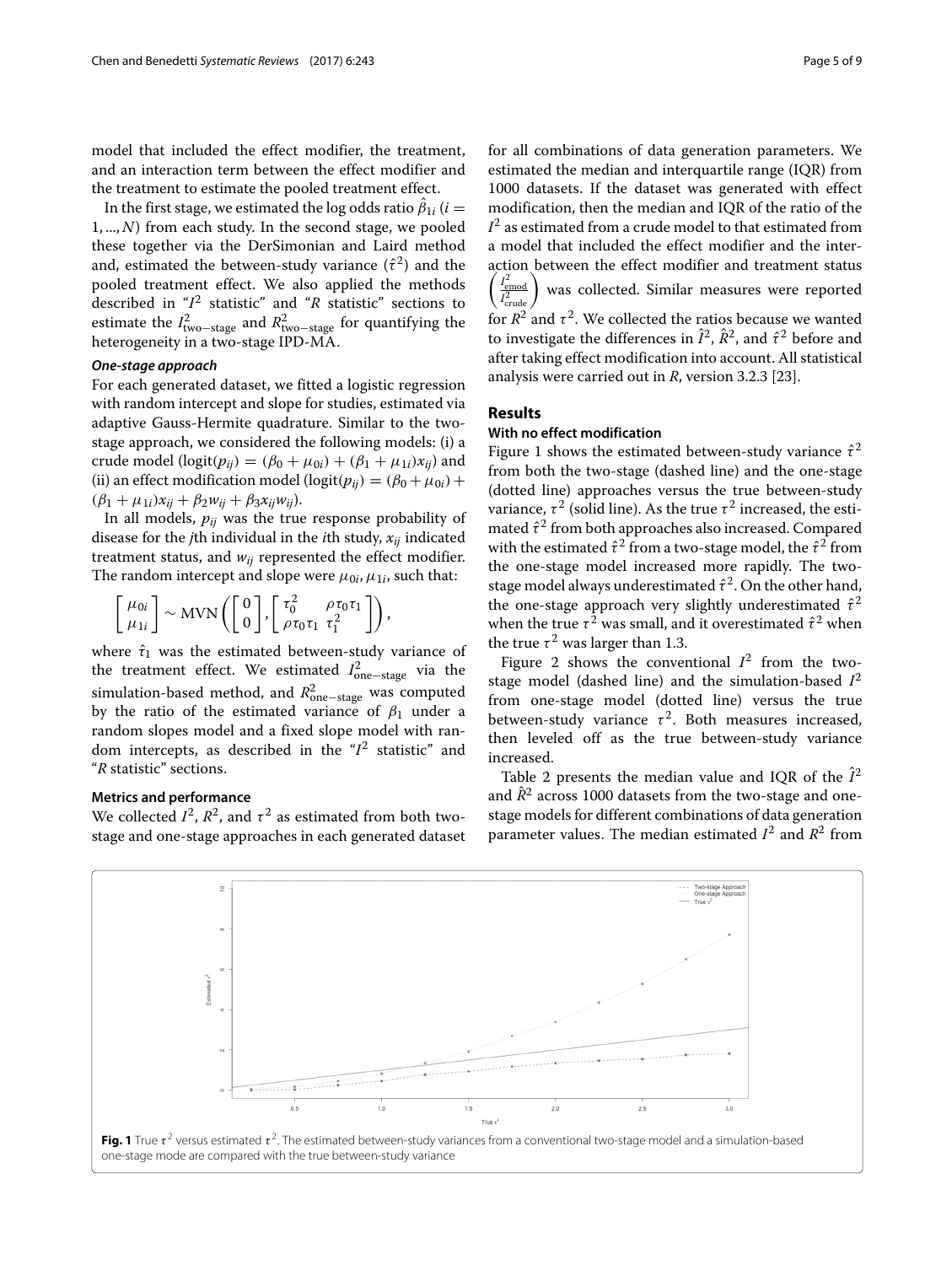

<span id="page-5-0"></span>both the two-stage and one-stage model increased as the true between-study variance increased.  $\hat{I}^2_{\text{two-stage}}$  and  $\hat{I}_{one-stage}^2$  were very similar for  $N = 15$  and  $N = 30$ . However, the  $R^2$  statistic from both approaches slightly increased as the number of studies increased. Varying the

<span id="page-5-1"></span>**Table 2** Median (IQR) of heterogeneity metrics for the treatment effect when no effect modification was present<sup>a</sup>

| $\tau^2$ | Prevalence Number<br>(% ) | of studies | $l_{\text{two-stage}}^2$ | $R_{\text{two-stage}}^2$ $I_{\text{one-stage}}^2$ |                | $R_{\text{two-stage}}^2$ |
|----------|---------------------------|------------|--------------------------|---------------------------------------------------|----------------|--------------------------|
| 0.5      | 30                        | 15         | 0.10<br>(0.33)           | 1.22<br>(0.80)                                    | 0.58<br>(0.41) | 1.75(1.13)               |
| 1.0      | 30                        | 15         | 0.44<br>(0.36)           | 2.30<br>(1.76)                                    | 0.83<br>(0.15) | 3.29 (2.41)              |
| 1.5      | 30                        | 15         | 0.58<br>(0.30)           | 3.22<br>(2.53)                                    | 0.89<br>(0.09) | 5.84 (4.24)              |
| 0.5      | - 70                      | 15         | 0.01<br>(0.26)           | 1.00<br>(0.65)                                    | 0.52<br>(0.47) | 1.76(1.11)               |
| 1.0      | 70                        | 15         | 0.39<br>(0.42)           | 2.12<br>(1.69)                                    | 0.80<br>(0.18) | 3.33(2.26)               |
| 1.5      | 70                        | 15         | 0.55<br>(0.32)           | 3.07<br>(2.67)                                    | 0.87<br>(0.11) | 5.66 (4.36)              |
| 0.5      | -30                       | 30         | 0.12<br>(0.28)           | 1.29<br>(0.72)                                    | 0.60<br>(0.32) | 1.79(0.84)               |
| 1.0      | 30                        | 30         | 0.47<br>(0.25)           | 2.44<br>(1.29)                                    | 0.84<br>(0.09) | 3.49(1.61)               |
| 1.5      | 30                        | 30         | 0.62<br>(0.19)           | 3.54<br>(1.98)                                    | 0.90<br>(0.05) | 6.32(3.26)               |
| 0.5      | - 70                      | 30         | 0.06<br>(0.22)           | 1.14<br>(0.57)                                    | 0.56<br>(0.34) | 1.81(0.82)               |
| 1.0      | 70                        | 30         | 0.42<br>(0.28)           | 2.30<br>(1.30)                                    | 0.82<br>(0.11) | 3.52 (1.80)              |
| 1.5      | 70                        | 30         | 0.59<br>(0.20)           | 3.37<br>(1.93)                                    | 0.88<br>(0.07) | 6.36(3.14)               |

<sup>a</sup>Please note that  $l^2$  is presented here as a proportion varying from 0 to 1, rather than as a percentage

prevalence from 30 to 70% did not affect the estimates of  $I^2$  and  $R^2$  via two- and one-stage models.

Furthermore,  $\hat{\tau}^2$  from the two- and one-stage approaches were similar for different prevalence and number of studies (Additional file [1:](#page-7-0) Table S1).

# **With effect modification**

Table [3](#page-6-0) presents the median value and IQR of the ratio of  $I^2$  and  $R^2$  from a model that ignored the effect modifier to one that included the effect modifier and an interaction term between it and the treatment status across 1000 datasets from the two-stage and one-stage approaches with prevalence  $=$  30%. Any measure of heterogeneity should be sensitive to changes in heterogeneity. If we did not account for effect modification when it existed, then heterogeneity might arise due to this effect modification [\[24\]](#page-8-22). Hence, if the ratio estimators reported in the Table [3](#page-6-0) are less than 1, they indicate good sensitivity of the measure to changing heterogeneity.

When the strength of effect modification was weak, the ratio estimators for  $I^2_{\text{two-stage}}$  were well below 1, while the ratio estimators for  $I_{one-stage}^2$  were close to 1. When the strength of effect modification was moderate or strong, we found the ratio estimators for  $I_{one-stage}^2$  were below 1, suggesting the estimated  $I_{one-stage}^2$  was sensitive to changing heterogeneity. When the prevalence increased from 30 to 70%, in the two-stage model, almost all values of the ratio estimator for  $\tau^2$  were equal to 1 (Additional file [1:](#page-7-0) Table S3), as were most values of the ratio estimator for *I*<sup>2</sup><sub>two−stage</sub> (Additional file [1:](#page-7-0) Table S2). The estimated *R*<sup>2</sup> from the two-stage model had similar performance. Conversely, most of the ratio estimators for  $I_{one-stage}^2$  were less than 1 when we fixed the prevalence to be 70% and varied other parameter values. However, the convergence rate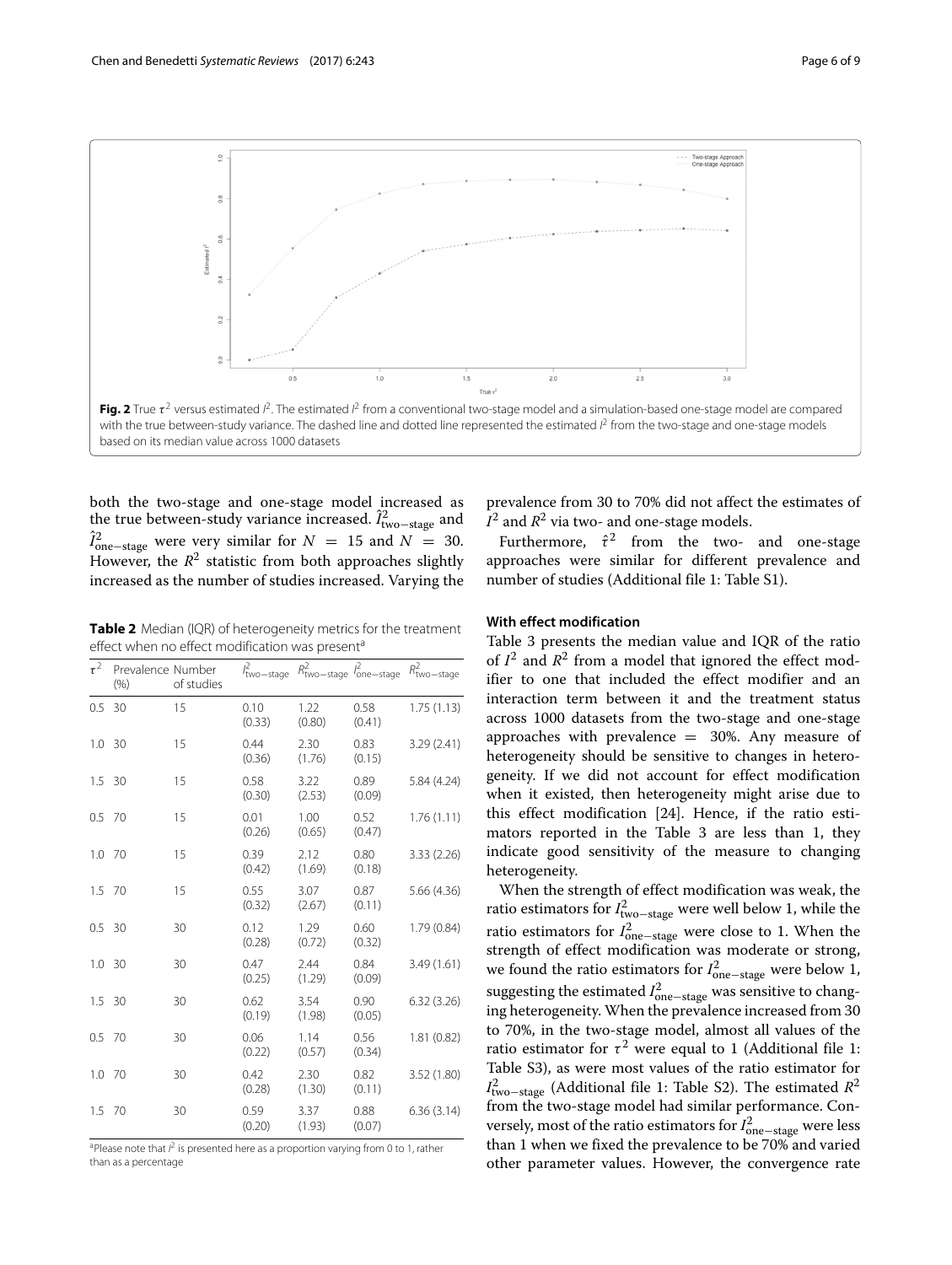|          |                      |                                                    | Two-stage approach                   |                                                 | One-stage approach                   |                                                              |
|----------|----------------------|----------------------------------------------------|--------------------------------------|-------------------------------------------------|--------------------------------------|--------------------------------------------------------------|
| $\tau^2$ | Number<br>of studies | Strength<br>of effect<br>modification <sup>a</sup> | $l_{\text{emod}}^2$<br>$l_{crude}^2$ | $R_{\text{emod}}^2$<br>$\overline{R}_{crude}^2$ | $l_{\text{emod}}^2$<br>$l_{crude}^2$ | $\bar{R}_{\text{emod}}^2$<br>$\overline{R}_{\text{crude}}^2$ |
| 0.5      | 15                   | Weak                                               | 0.17<br>(1.00)                       | 0.89<br>(0.38)                                  | 1.00<br>(0.41)                       | 0.91<br>(0.25)                                               |
| 1.0      | 15                   | Weak                                               | 0.01<br>(0.57)                       | 0.60<br>(0.34)                                  | 0.99<br>(0.07)                       | 0.81<br>(0.25)                                               |
| 1.5      | 15                   | Weak                                               | 0.06<br>(0.59)                       | 0.50<br>(0.30)                                  | 0.98<br>(0.05)                       | 0.75<br>(0.18)                                               |
| 0.5      | 15                   | Moderate                                           | 0.02<br>(1.00)                       | 0.86<br>(0.39)                                  | 0.56<br>(0.68)                       | 0.86<br>(0.34)                                               |
| 1.0      | 15                   | Moderate                                           | 0.08<br>(0.87)                       | 0.68<br>(0.46)                                  | 0.82<br>(0.28)                       | 0.98<br>(0.40)                                               |
| 1.5      | 15                   | Moderate                                           | 0.34<br>(0.77)                       | 0.65<br>(0.39)                                  | 0.82<br>(0.25)                       | 1.06<br>(0.46)                                               |
| 0.5      | 15                   | Strong                                             | 0.01<br>(1.00)                       | 0.82<br>(0.42)                                  | 0.11<br>(0.23)                       | 0.90<br>(0.37)                                               |
| 1.0      | 15                   | Strong                                             | 0.32<br>(1.00)                       | 0.81<br>(0.43)                                  | 0.20<br>(0.28)                       | 1.07<br>(0.57)                                               |
| 1.5      | 15                   | Strong                                             | 0.42<br>(0.93)                       | 0.75<br>(0.46)                                  | 0.22<br>(0.29)                       | 1.31<br>(0.86)                                               |
| 0.5      | 30                   | Weak                                               | 0.01<br>(1.00)                       | 0.78<br>(0.39)                                  | 1.00<br>(0.27)                       | 0.88<br>(0.19)                                               |
| 1.0      | 30                   | Weak                                               | 0.01<br>(0.36)                       | 0.53<br>(0.22)                                  | 1.00<br>(0.04)                       | 0.78<br>(0.16)                                               |
| 1.5      | 30                   | Weak                                               | 0.16<br>(0.49)                       | 0.47<br>(0.22)                                  | 0.98<br>(0.03)                       | 0.74<br>(0.14)                                               |
| 0.5      | 30                   | Moderate                                           | 0.01<br>(1.00)                       | 0.77<br>(0.40)                                  | 0.59<br>(0.46)                       | 0.86<br>(0.29)                                               |
| 1.0      | 30                   | Moderate                                           | 0.01<br>(0.54)                       | 0.65<br>(0.30)                                  | 0.82<br>(0.19)                       | 0.99<br>(0.33)                                               |
| 1.5      | 30                   | Moderate                                           | 0.19<br>(0.61)                       | 0.59<br>(0.30)                                  | 0.82<br>(0.17)                       | 1.07<br>(0.31)                                               |
| 0.5      | 30                   | Strong                                             | 0.01<br>(1.00)                       | 0.79<br>(0.37)                                  | 0.09<br>(0.15)                       | 0.95<br>(0.37)                                               |
| 1.0      | 30                   | Strong                                             | 0.01<br>(0.68)                       | 0.70<br>(0.34)                                  | 0.16<br>(0.17)                       | 1.10<br>(0.46)                                               |
| 1.5      | 30                   | Strong                                             | 0.33<br>(0.73)                       | 0.71<br>(0.33)                                  | 0.16<br>(0.17)                       | 1.23<br>(0.69)                                               |

<span id="page-6-0"></span>**Table 3** Sensitivity of heterogeneity measures to accounting for effect modification when prevalence of the outcome was 30%

Median (IQR) was presented

We present the ratios of the measure estimated from a model that ignored the effect modifier to one that included the effect modifier and an interaction term between it and the treatment status

<sup>a</sup>Effect modification was classified as weak when  $\beta_w = 1$ ,  $\beta_{xw} = 1$ , as moderate when  $\beta_w = 1$ ,  $\beta_{xw} = 3$ , and as strong when  $\beta_w = 2$ ,  $\beta_{xw} = 5$ 

for one-stage approach decreased as the strength of effect modification became stronger (data not shown).

When the number of studies and prevalence were 30 and 30%, most of ratio estimators for  $I_{\text{two-stage}}^2$  were equal to 0.01. This occurred because the estimated  $\tau_{\text{two-stage}}^2$ 

from the effect modification model was close to zero (Additional file [1:](#page-7-0) Table S3).

Furthermore, in Additional file [1:](#page-7-0) Table S3, the ratio estimators for  $\tau^2$  in the two-stage model were all less than or equal to 1. However, most of ratio estimators for  $\tau^2$  in the one-stage model were larger than 1.

# **Discussion**

IPD-MA are the gold standard of meta-analytic approaches. While the primary objective of most IPD-MA is to estimate pooled treatment effects, quantifying inter-study heterogeneity of those effects is also an important goal. Most statisticians agree that a one-stage approach is the best and most flexible approach to use when analyzing data from IPD-MA. However, how best to quantify inter-study heterogeneity in that case is unclear [\[3,](#page-8-2) [5,](#page-8-4) [12\]](#page-8-10), and most IPD-MA of binary outcomes do not report any measure of heterogeneity [\[6\]](#page-8-5).

In this work, we considered using usual measures of heterogeneity based on two-stage approaches, as well as novel approaches based on a one-stage model. We evaluated both two-stage and one-stage approaches via simulation studies. In the two-stage approach, we used the usual  $I^2$  and  $R^2$  statistics proposed by Higgins et al. to measure heterogeneity [\[5\]](#page-8-4). In the one-stage approach, we adapted a simulation-based ICC proposed by Goldstein et al. to estimate the  $I^2$ , as well as considering the  $R^2$  based on the one-stage model.

Our results demonstrated that when there was no effect modification, the estimated  $\tau^2$  from the two-stage model was always underestimated. When using a onestage approach, the estimated  $\tau^2$  was underestimated when the true  $\tau^2$  was small, but overestimated when the true  $\tau^2$  was large. Correspondingly, we may assume that the estimated  $I^2$  from the two-stage model was underestimated, whereas the simulation-based  $I^2$  in the one-stage model was underestimated when inter-study heterogeneity was small and overestimated when it was large. Both the two-stage  $I^2$  and one-stage  $I^2$  increased as the true  $\tau^2$ increased.

Including a variable and the interaction of that variable and the treatment of interest when effect modification is present should decrease the estimated between-study heterogeneity. In the presence of weak effect modification, the estimated  $I^2$  from the two-stage model that accounted for the effect modification was less than that from a model that did not. Nevertheless, the estimated  $I<sup>2</sup>$  from the one-stage approach that accounted for effect modification quantified heterogeneity well when the strength of effect modification was moderate or strong. The *I*<sup>2</sup> from the two-stage model was less sensitive to reflect the strength of effect modification when the number of studies was large and prevalence was low. Overall, this suggests that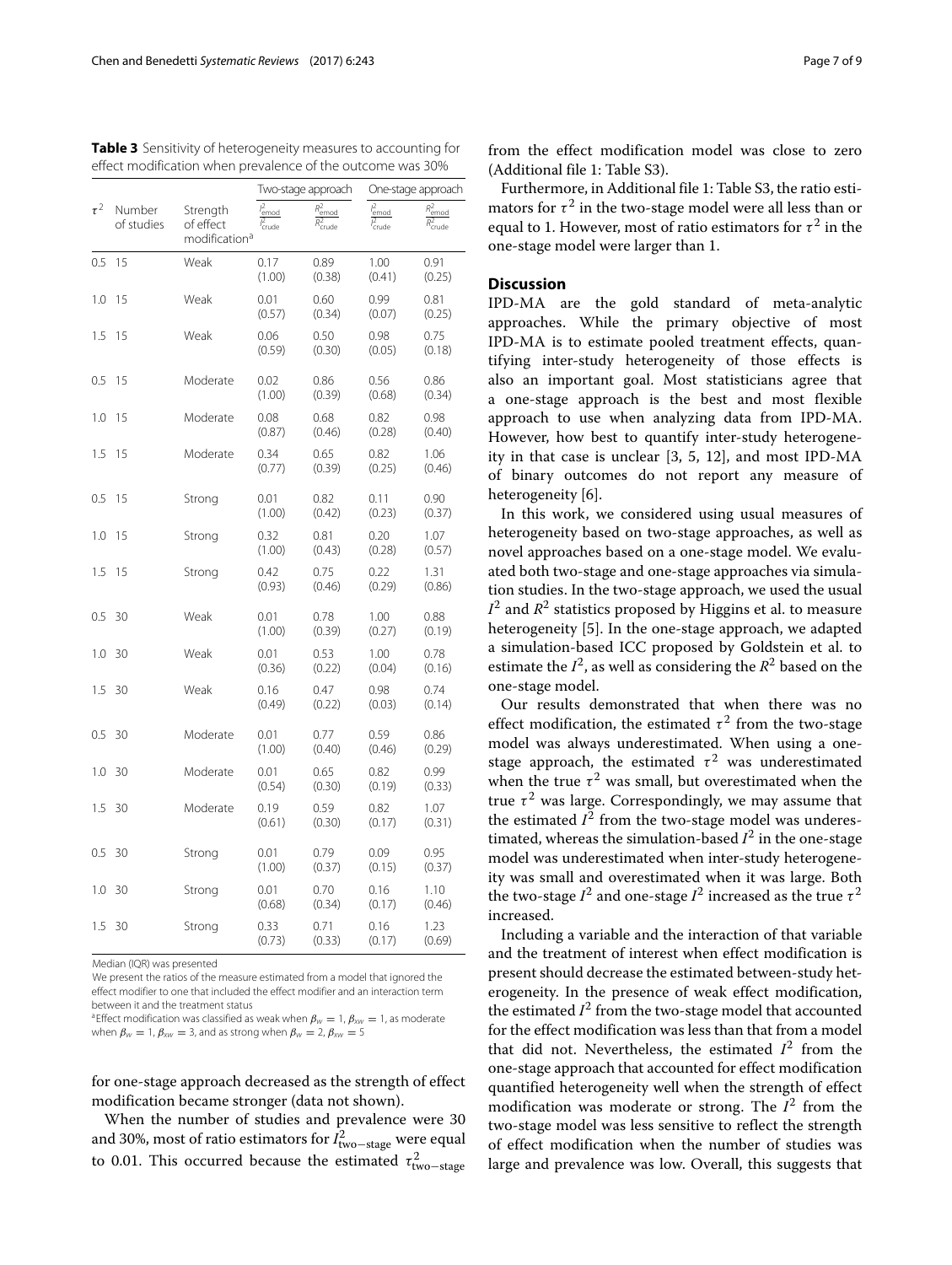using the simulation-based  $I^2$  based on one-stage model is preferable.

Differences between measures of heterogeneity in the two-stage and one-stage approaches might be due to real differences in the methods, or because slightly different models were used. In the one-stage approach, we only considered models that fit a random intercept and slope, while the two-stage approaches fit just a random slope. However, these are the approaches most commonly used [\[6\]](#page-8-5).

#### **Strengths of the work**

We have proposed a simulation-based  $I^2$  to use in onestage IPD-MA of binary outcomes. We have shown that this  $I<sup>2</sup>$  satisfies the conditions proposed by Higgins et al., for any measures quantifying heterogeneity, i.e., (i) the measurement function should monotonically increase with increasing between-study variance  $\tau^2$  and (ii) not be affected by the number of studies *N* [\[5\]](#page-8-4). Moreover, we have shown that the simnulation-based  $I^2$  is sensitive to changes in heterogeneity.

When the outcome is binary, the within-study variance varies across the studies as between-study variance increases [\[7\]](#page-8-6). As a result, the assumption of equal estimated sampling variances across all studies, as in Higgins and Thompson's paper [\[5\]](#page-8-4), does not hold, and Higgins's  $I^2$  may be biased. For that reason, we would expect the simulation-based  $I^2$  based on the one-stage approach to have better performance than the conventional  $I^2$  based on the two-stage approach.

Using a heterogeneity measure based on the onestage model is also advantageous, because the one-stage approach allows investigation of patient- and study-level covariates, and the treatment effect can be adjusted for covariates at the participant- or study-level [\[18\]](#page-8-16). Moreover, the one-stage model allows MA of dose-response curves (e.g., allowing non-linearity), improves power for interactions [\[25,](#page-8-23) [26\]](#page-8-24), and allows better control of effect modification by patient- and study-level covariates than the two-stage approach [\[3,](#page-8-2) [17,](#page-8-15) [27\]](#page-8-25).

While we investigated its performance for binary outcomes, using the ICC as an  $I^2$  for continuous outcomes in the context of a mixed model would be possible, though to our knowledge has not been used like this.

#### **Limitations**

There are several limitations in this work. We only considered the ICC estimator proposed by Goldstein to estimate the  $I^2$  in one-stage IPD-MA of binary outcomes. However, there are several other measures that have been proposed as estimators of the ICC for binary data [\[14,](#page-8-13) [21,](#page-8-19) [22\]](#page-8-20). Wu et al. discussed five different methods to estimate the ICC with binary outcomes: an analysis of variance (ANOVA) estimator, the Fleiss-Cuzick estimator,

the Pearson estimator, an estimator based on generalized estimating equations (GEE), and an estimator from the random intercept logistic model [\[20\]](#page-8-18). These could be adapted to estimate  $I^2$  in one-stage IPD-MA. On the other hand, the measure we have proposed is easy to estimate.

Moreover, GLMMs estimated via adaptive quadrature sometimes do not converge in the one-stage model [\[19\]](#page-8-17). Indeed, we observed a sometimes important rate of nonconvergence when the strength of effect modification was strong and the prevalence was high. Other estimation approaches such as penalized quasi-likelihood (PQL) or Bayesian multilevel models might be interesting to explore [\[28,](#page-8-26) [29\]](#page-8-27). While convergence of PQL is more likely, estimates can be biased with few subjects per cluster, low event rates, or high inter-cluster variability [\[7,](#page-8-6) [29,](#page-8-27) [30\]](#page-8-28).

For the two-stage approaches, we estimated  $\tau^2$  via the method of moments estimator of DerSimonian and Laird, despite more recent evidence suggesting that the Paule and Mandel estimator is preferred [\[31\]](#page-8-29).

Finally, we invsestigated a finite number of data generation parameters. In particular, we considered datasets of 15 or 30 studies, whereas it may have been interesting to consider fewer (e.g., 5).

# **Conclusion**

When a one-stage approach for IDP-MA of binary outcomes is preferred, heterogeneity should be quantified via the model estimated. In that case, we have proposed a simulation-based  $I^2$  that performs as well or better than the conventional  $I^2$  based on a two-stage approach. The  $R^2$ based on the one-stage model also performed adequately but is more difficult to interpret.

# **Additional file**

<span id="page-7-0"></span>**[Additional file 1:](http://dx.doi.org/10.1186/s13643-017-0630-4) [Table S1.](http://dx.doi.org/10.1186/s13643-017-0630-4)** The Median (IQR) of the estimated  $\tau^2$  when no effect modification was present. **[Table S2.](http://dx.doi.org/10.1186/s13643-017-0630-4)** Sensitivity of heterogeneity measures to accounting for effect modification when prevalence of the outcome was 70%. Median (IQR) was presented. **[Table S3.](http://dx.doi.org/10.1186/s13643-017-0630-4)** Sensitivity of heterogeneity measures  $\left(\frac{\tau_{\text{emod}}^2}{\tau_{\text{crude}}^2}\right)$  $\frac{d}{dx}$ ) to accounting for effect modification. Median (IQR) was presented. (PDF 145 kb)

#### **Abbreviations**

AD-MA: Aggregate data meta-analysis; ANOVA: Analysis of variance; GEE: Generalized estimating equation; GLMM: Generalized linear mixed model; ICC: Intraclass correlation coefficient; IPD-MA: Individual participant data meta-analysis; IQR: Interquartile range; MA: Meta-analysis; PQL: Penalized quasi-likelihood

#### **Acknowledgements**

We thanks the reviewers for their suggestions. A research grant from the Canadian Insitutes of Health Research (CIHR) supporterd this research. Andrea Benedetti is supported by the Fonds de recherche de Québec Santé.

#### **Funding**

This work was supported by the Canadian Institutes of Health Research (CIHR), and Andrea Benedetti is supported by the Fonds de recherche de Québec Santé.